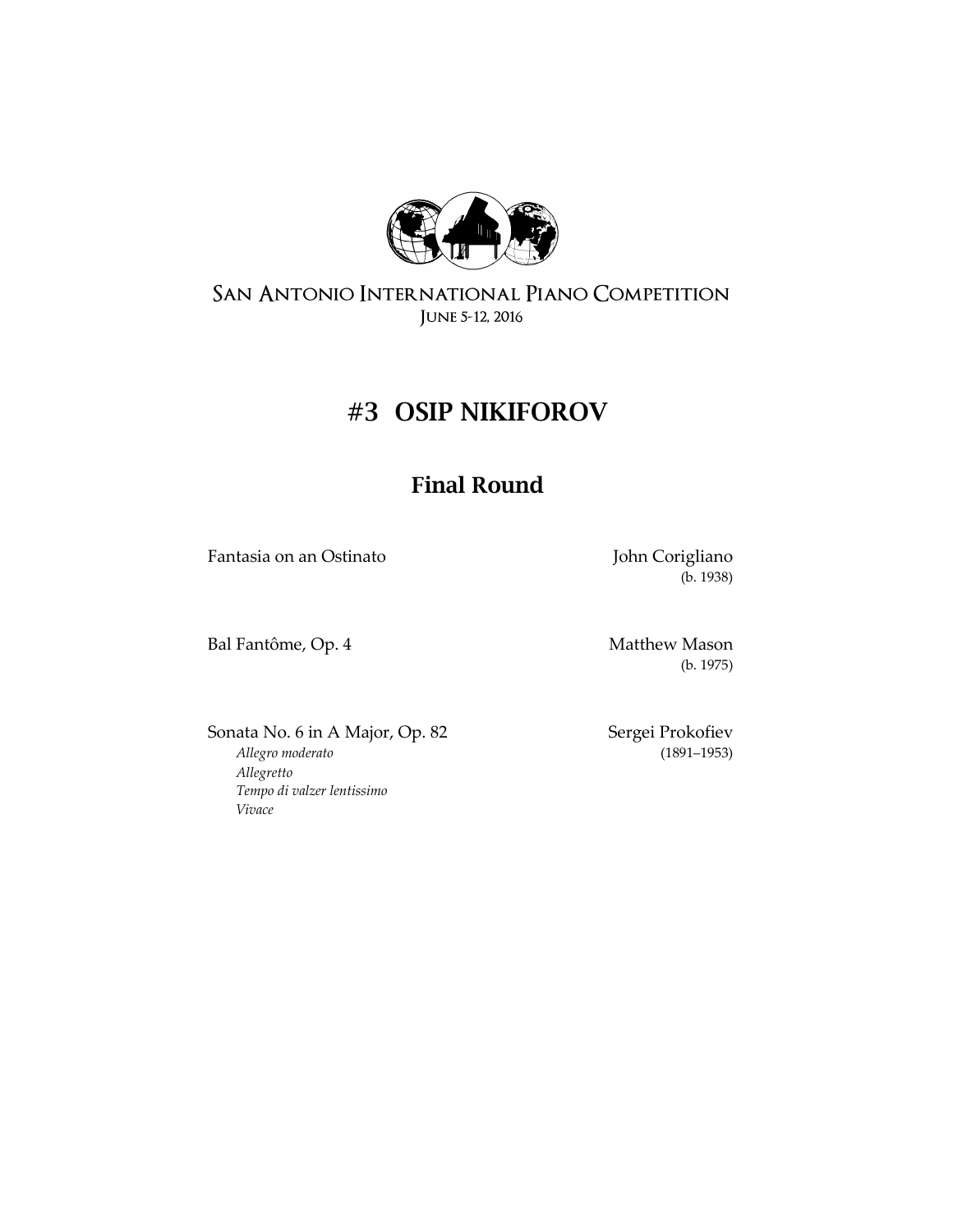

# **#4 JOSEPH CHOI**

### **Final Round**

Bal Fantôme, Op. 4 Matthew Mason

(b. 1975)

*Oiseaux tristes* (1875-1937) *Une barque sur l'océan Alborada del gracioso* 

Miroirs Maurice Ravel

Sonata No. 2 in D minor, Op. 14 Sergei Prokofiev

*[Allegro, ma non troppo -](https://en.wikipedia.org/wiki/Tempo#Italian_tempo_markings) Più mosso - Tempo primo* (1891–1953) *[Scherzo. Allegro marcato](https://en.wikipedia.org/wiki/Tempo#Italian_tempo_markings) [Andante](https://en.wikipedia.org/wiki/Tempo#Italian_tempo_markings) Vivace - [Moderato -](https://en.wikipedia.org/wiki/Tempo#Italian_tempo_markings) Vivace*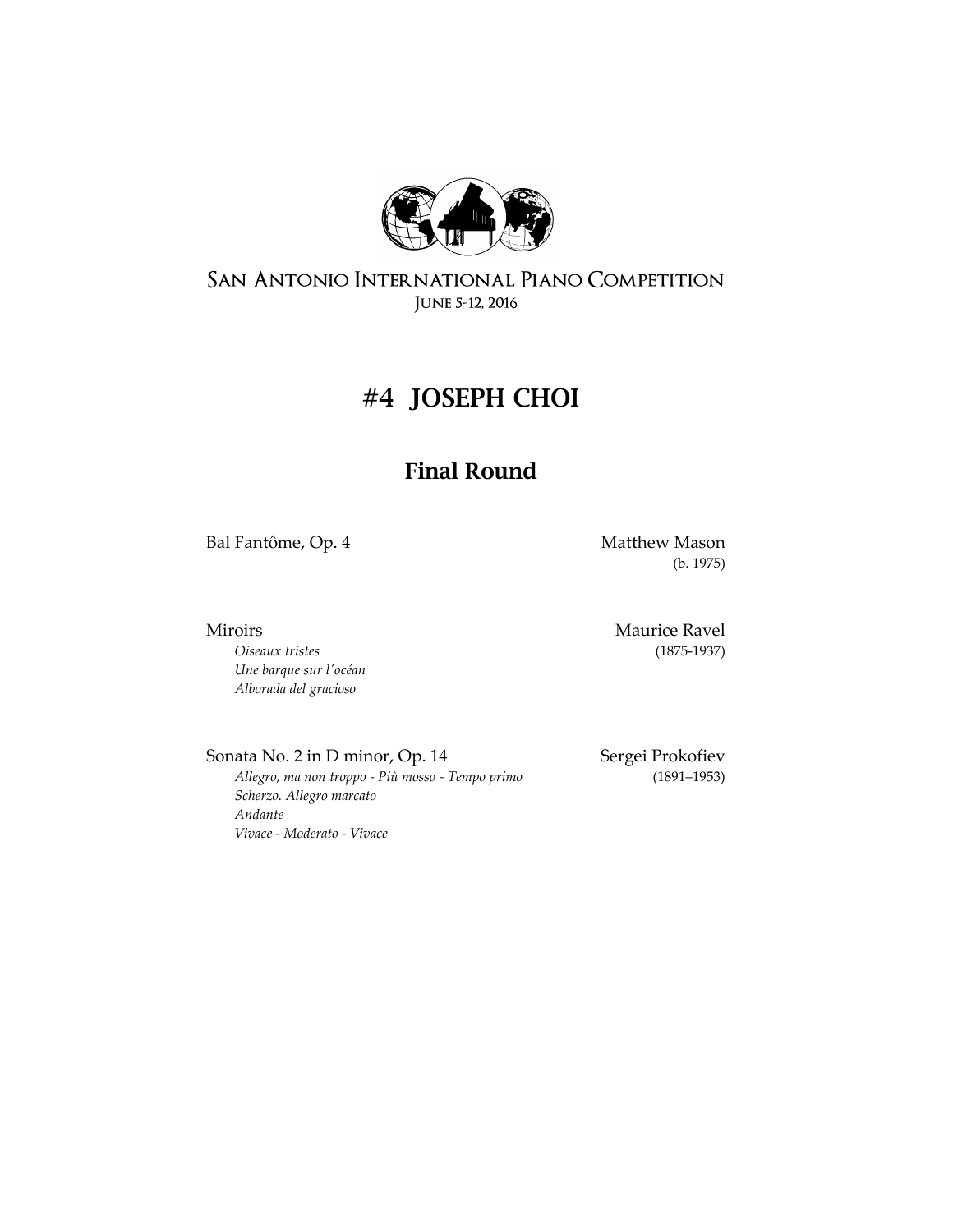

# **#7 SCOTT CUELLAR**

### **Final Round**

| Nocturne No. 11 in F-sharp minor, Op. 104, No. 2 | Gabriel Fauré |
|--------------------------------------------------|---------------|
|                                                  | $(1845-1924)$ |

| Sonata No. 9, Op. 68, "Black Mass"                           | Alexander Scriabin |
|--------------------------------------------------------------|--------------------|
| Moderato quasi andante - Molto meno vivo -                   | $(1872 - 1915)$    |
| Allegro molto - Alla marcia - Allegro - Presto - Tempo primo |                    |

Bal Fantôme, Op. 4 Matthew Mason

Sonata No. 4 in C minor, Op. 29 Sergei Prokofiev *[Allegro molto sostenuto](https://en.wikipedia.org/wiki/Tempo#Italian_tempo_markings)* (1891–1953) *[Andante assai](https://en.wikipedia.org/wiki/Tempo#Italian_tempo_markings) [Allegro con brio, ma non leggiero](https://en.wikipedia.org/wiki/Tempo#Italian_tempo_markings)*

(b. 1975)

Trois Préludes **Henri Dutilleux** *Jeu de Cartes* (1916-2013)

Toccata, Op. 11 Sergei Prokofiev (1891–1953)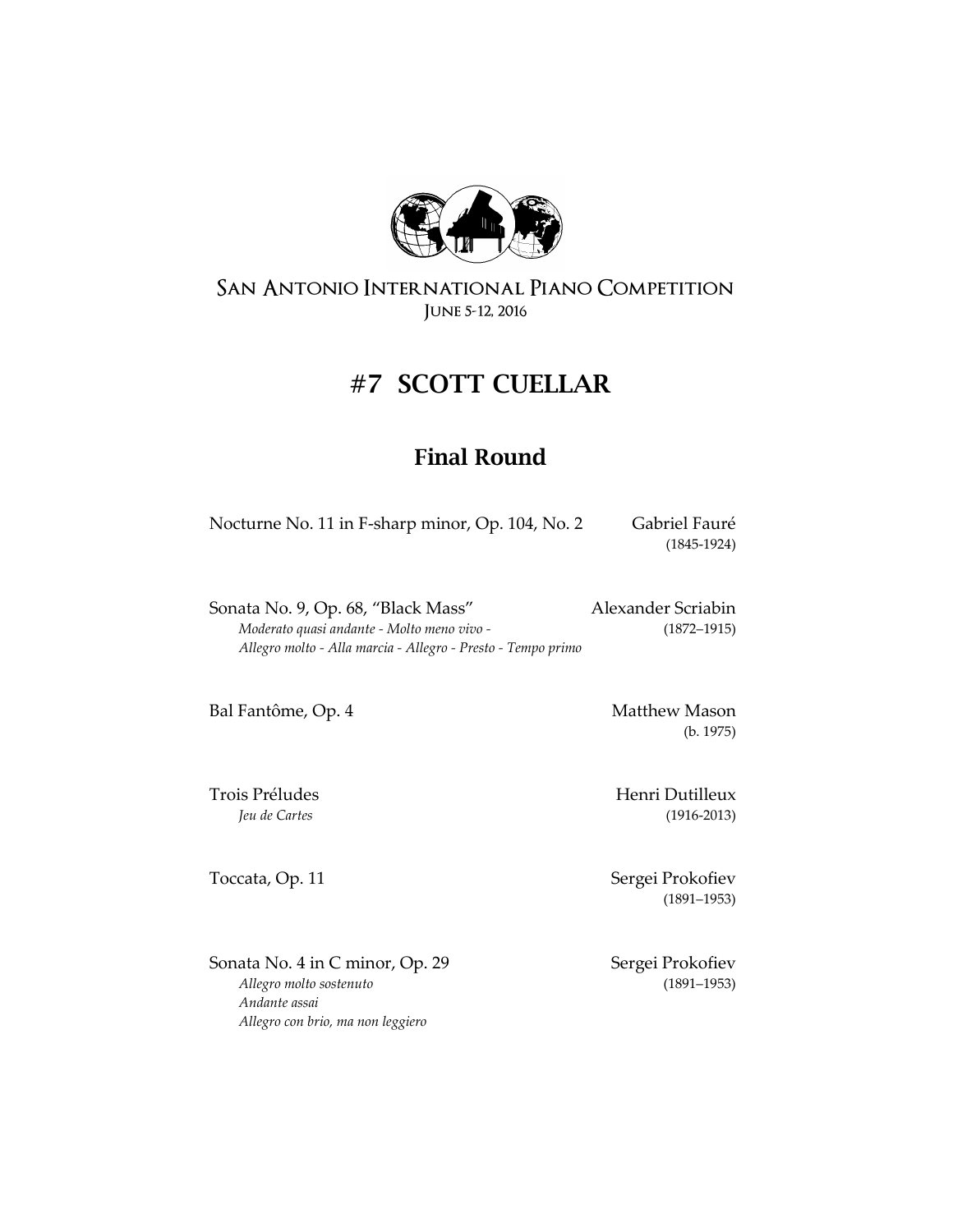

# **#8 SUNG CHANG**

## **Final Round**

Sonata No.4 in F-sharp Major, Op.30 Alexander Scriabin *Andante* (1872–1915) *Prestissimo volando*

Gaspard de la Nuit Naurice Ravel *Ondine* (1875-1937) *Le gibet Scarbo*

Bal Fantôme, Op. 4 Matthew Mason

(b. 1975)

Petrushka Igor Stravinsky

*Danse russe (Russian Dance)* (1882-1971) *Chez Pétrouchka (Petrouchka's Room) La semaine grasse (The Shrovetide Fair)*